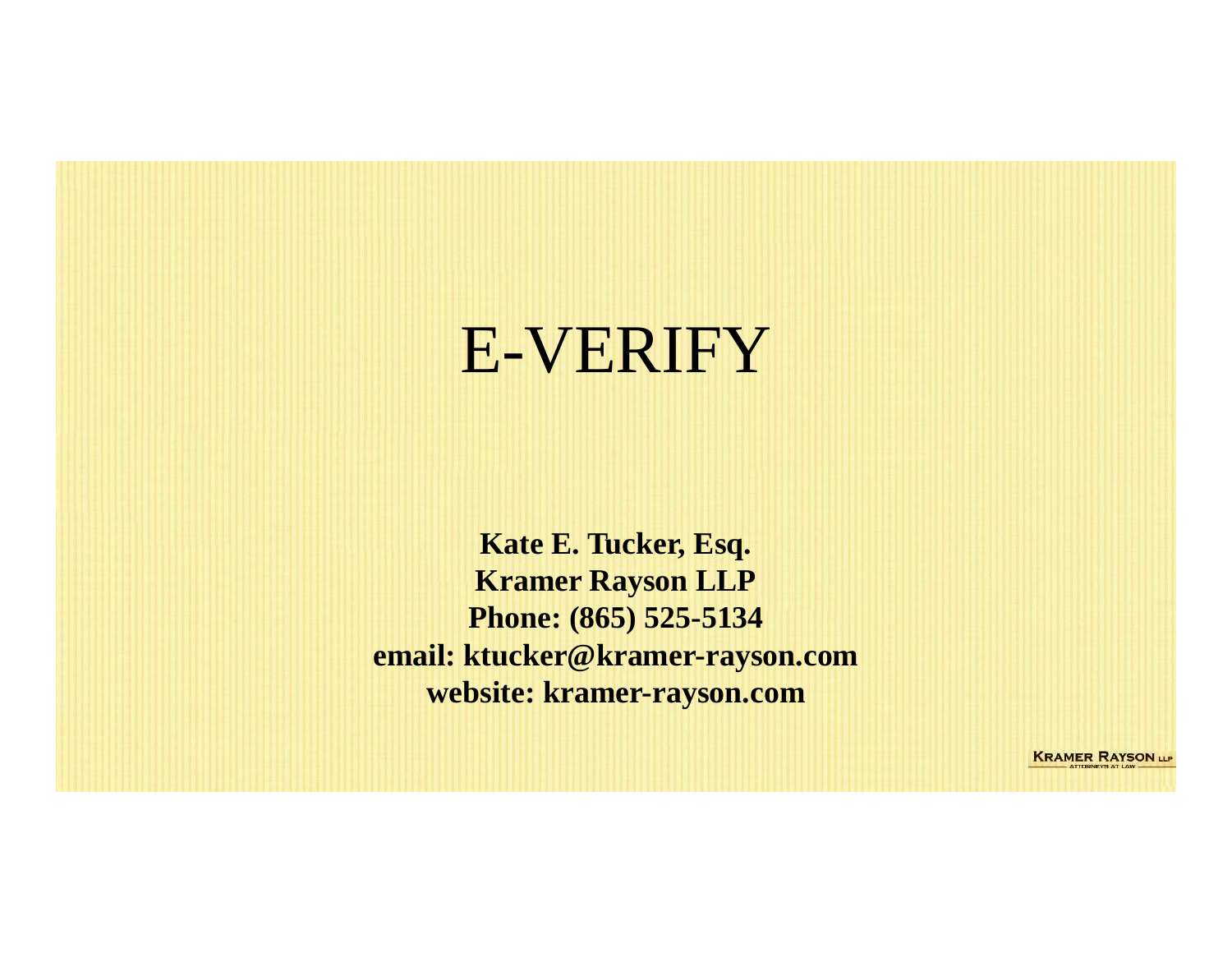## **E-VERIFY – WHAT IS IT?**

RAMER RAYSON

- Free, internet based program to verify work authorization.
- Operated by USCIS/DHS and SSA.
- Compares employee information with government databases.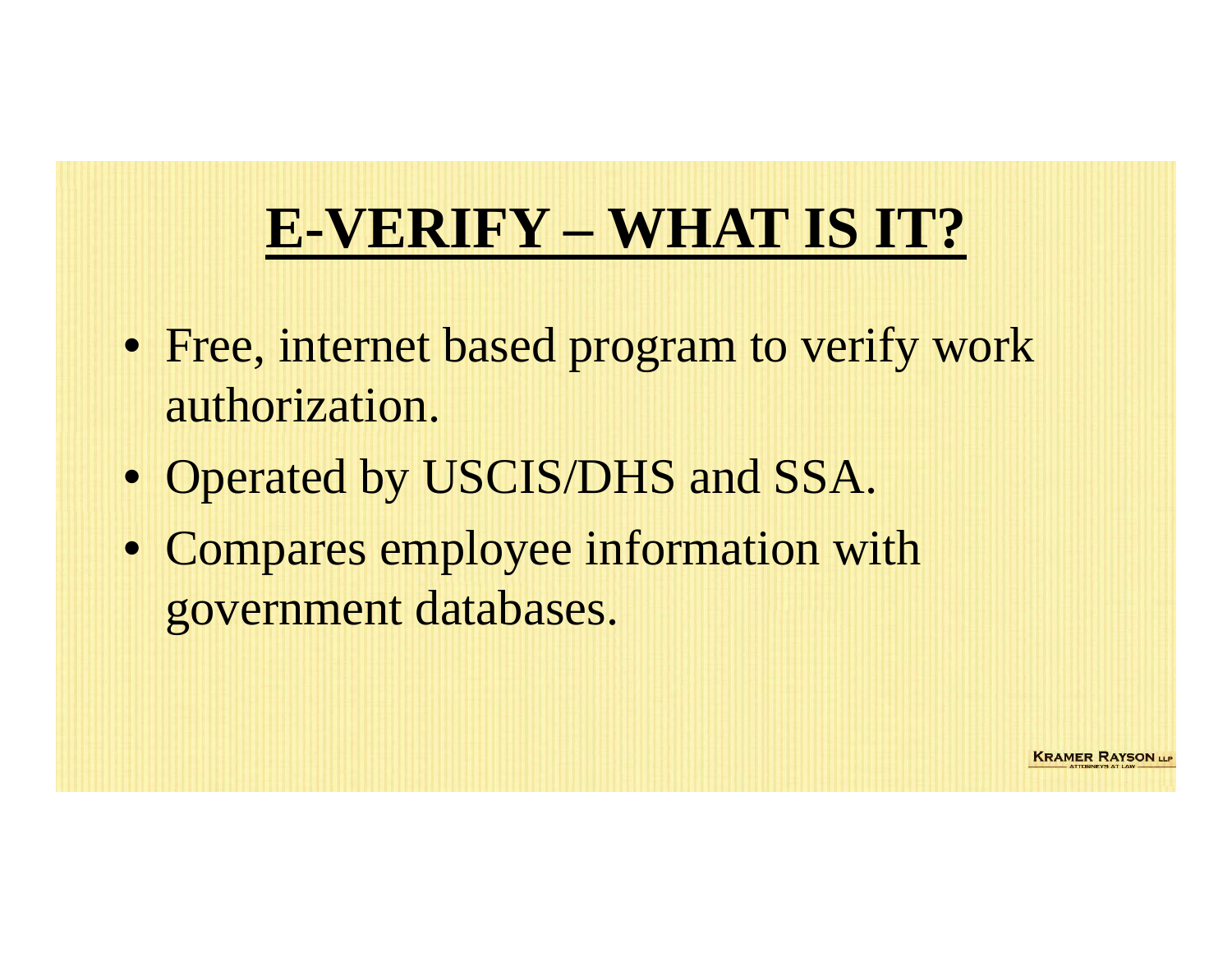## **E-VERIFY – DO WE WANT IT?**

- The government voices the advantages of wage/tax reporting accuracy, job protection and maintenance of a legal workforce.
- But employers are reluctant.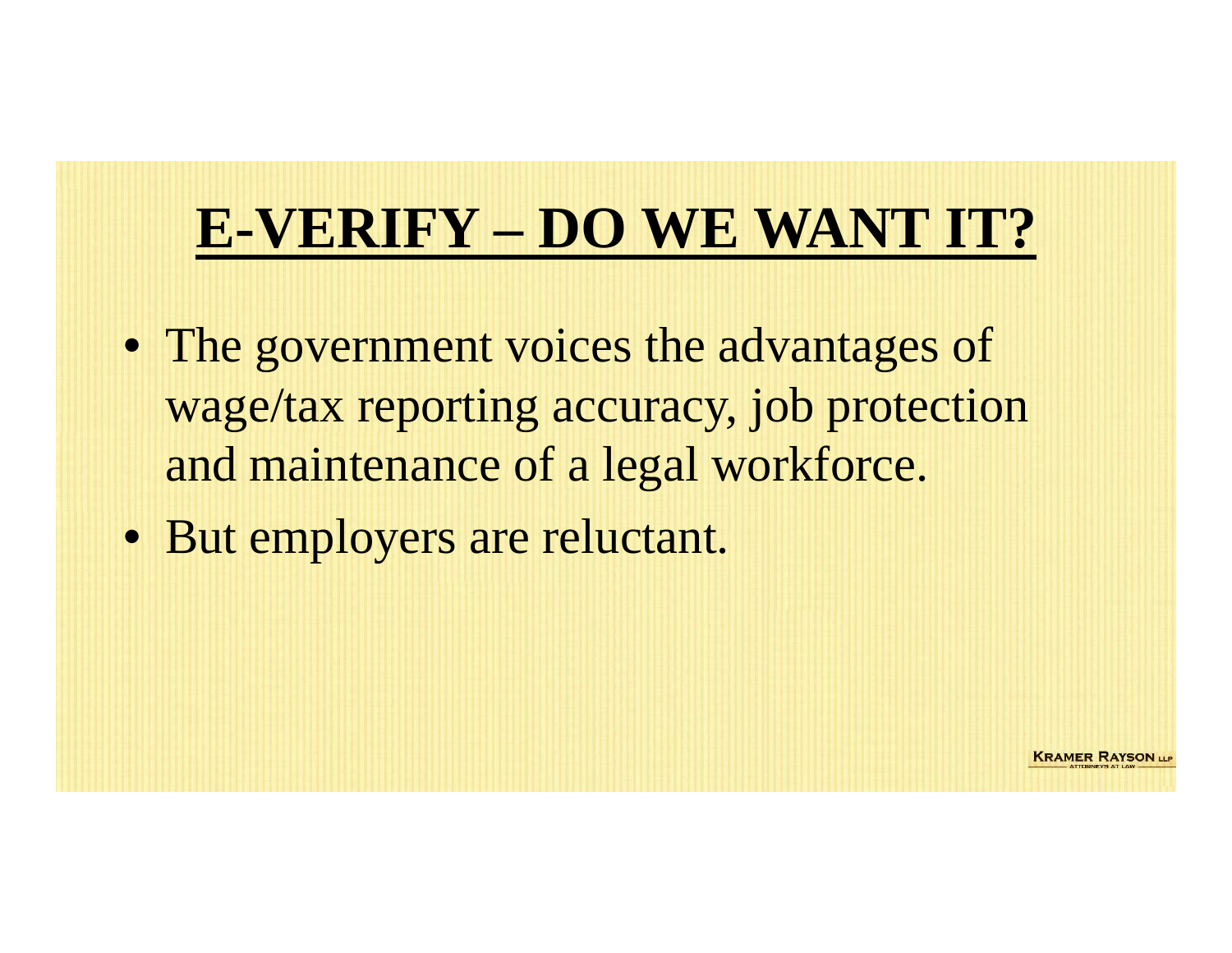## **IS THERE A SAFE HARBOR?**

- Several states require participation.
- TN law (January 1, 2008) encourages participation in E-Verify by providing a safe harbor.
- Properly complying with I-9 regulations gets the same safe harbor.
- Different than safe harbor under "No Match" regulation.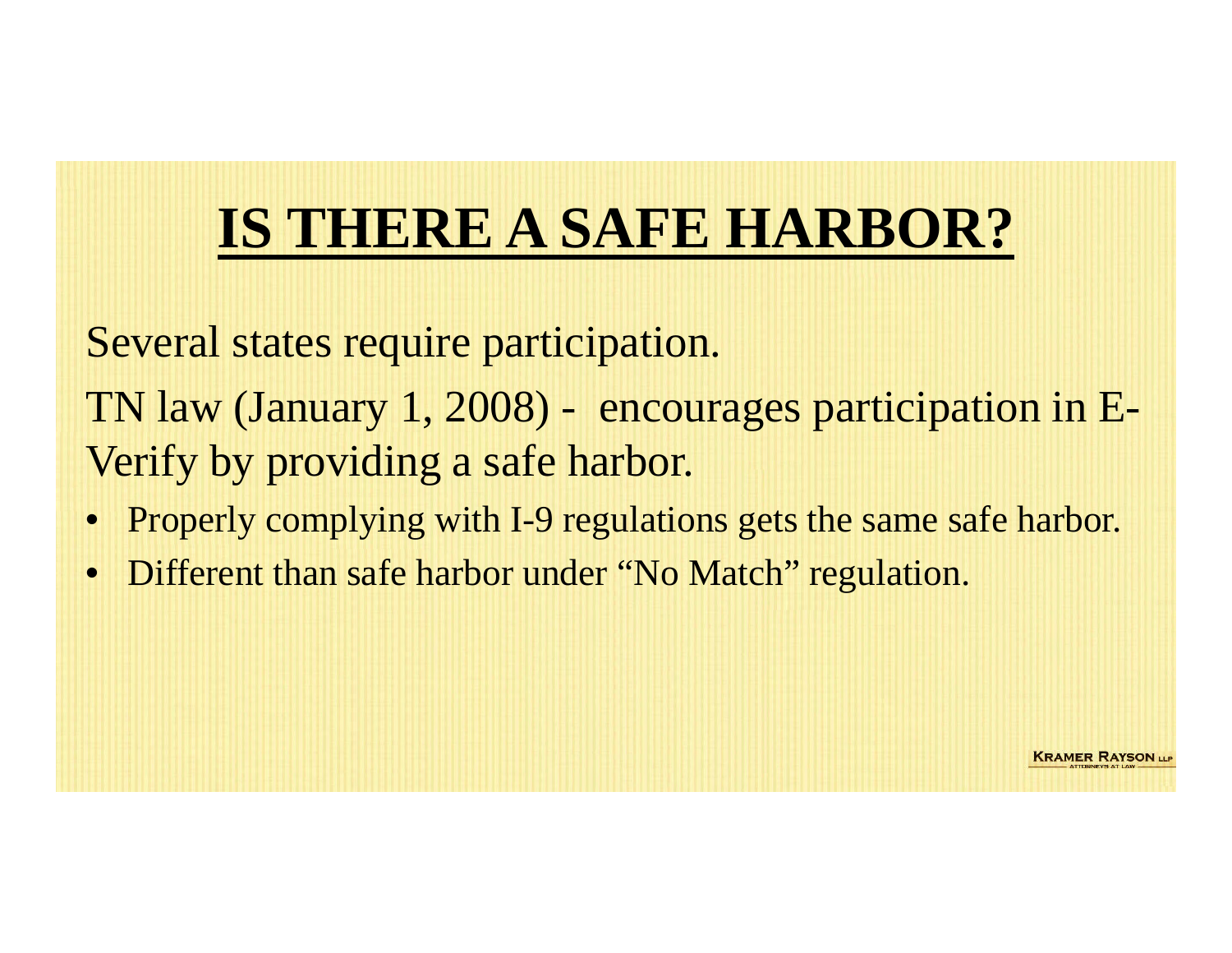## **REBUTTABLE PRESUMPTION**

Federal law - participation in E-Verify provides a rebuttable presumption that the employer has not knowingly hired an unauthorized worker.

- Properly trained HR department.
- Strict and consistent adherence to the prescribed procedures.
- Misuse can lead to legal action + termination of access.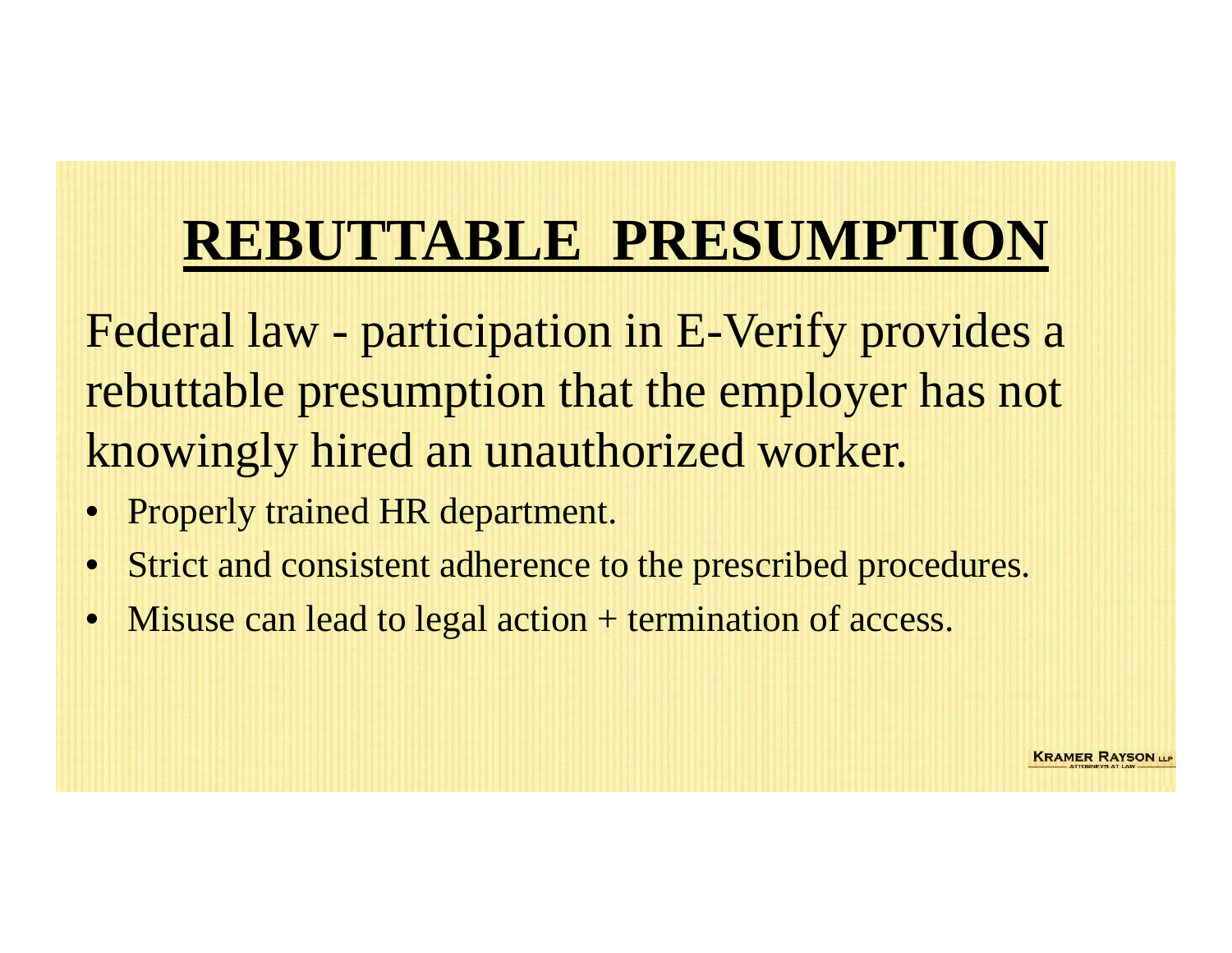# **CONFLICTING STATUTES & POTENTIAL PENALTIES**

- Illegal Immigration Reform & Immigrant Responsibility Act (IIRIRA)
- Conflicting Statutes
- Potential civil and criminal penalties

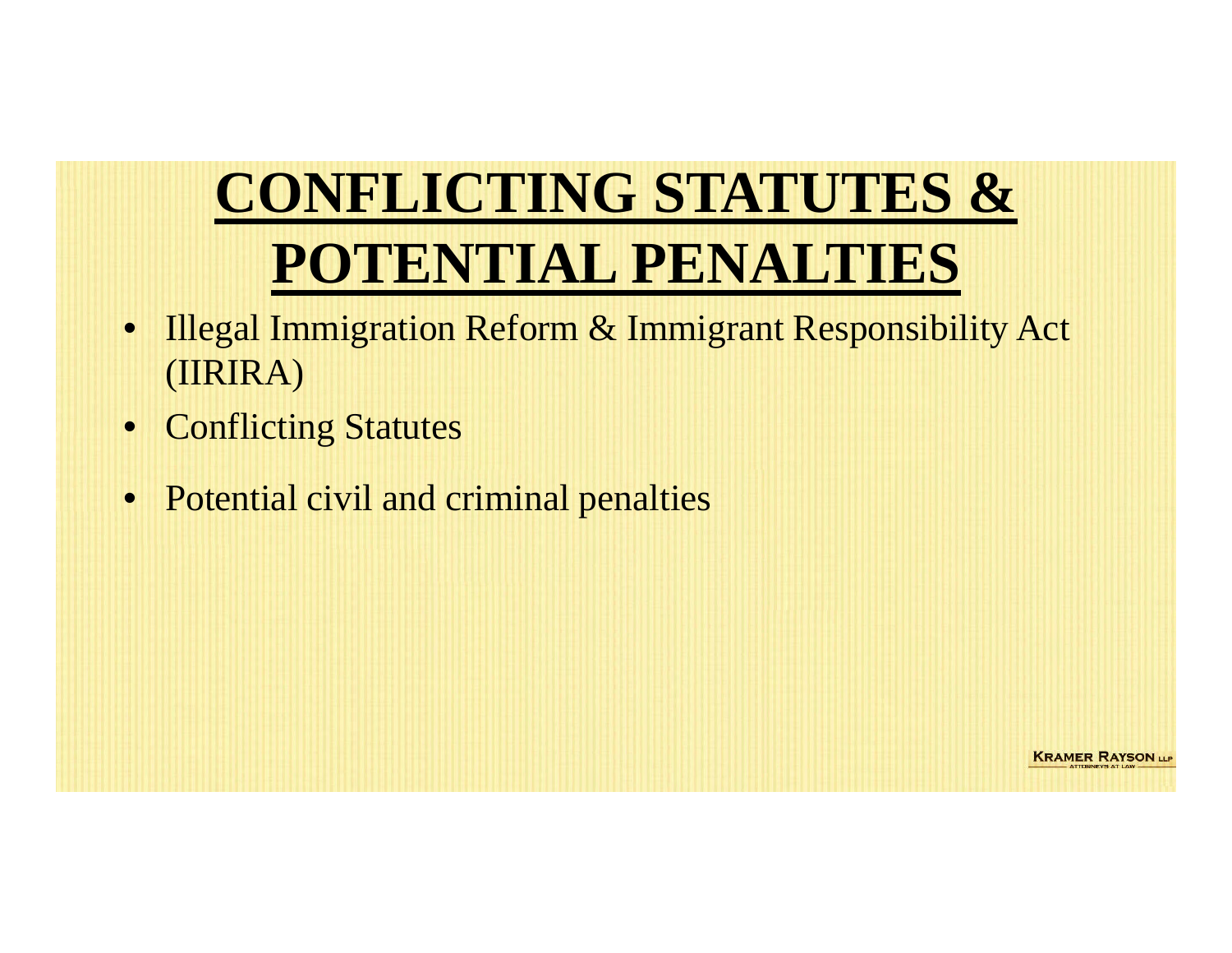## **MANDATORY PARTICIPATION**

E-Verify is a voluntary program unless:

- Your state mandates participation.
- You have a "covered" contract with the federal government.
- Bush Administration Mandate unsuccessfully challenged.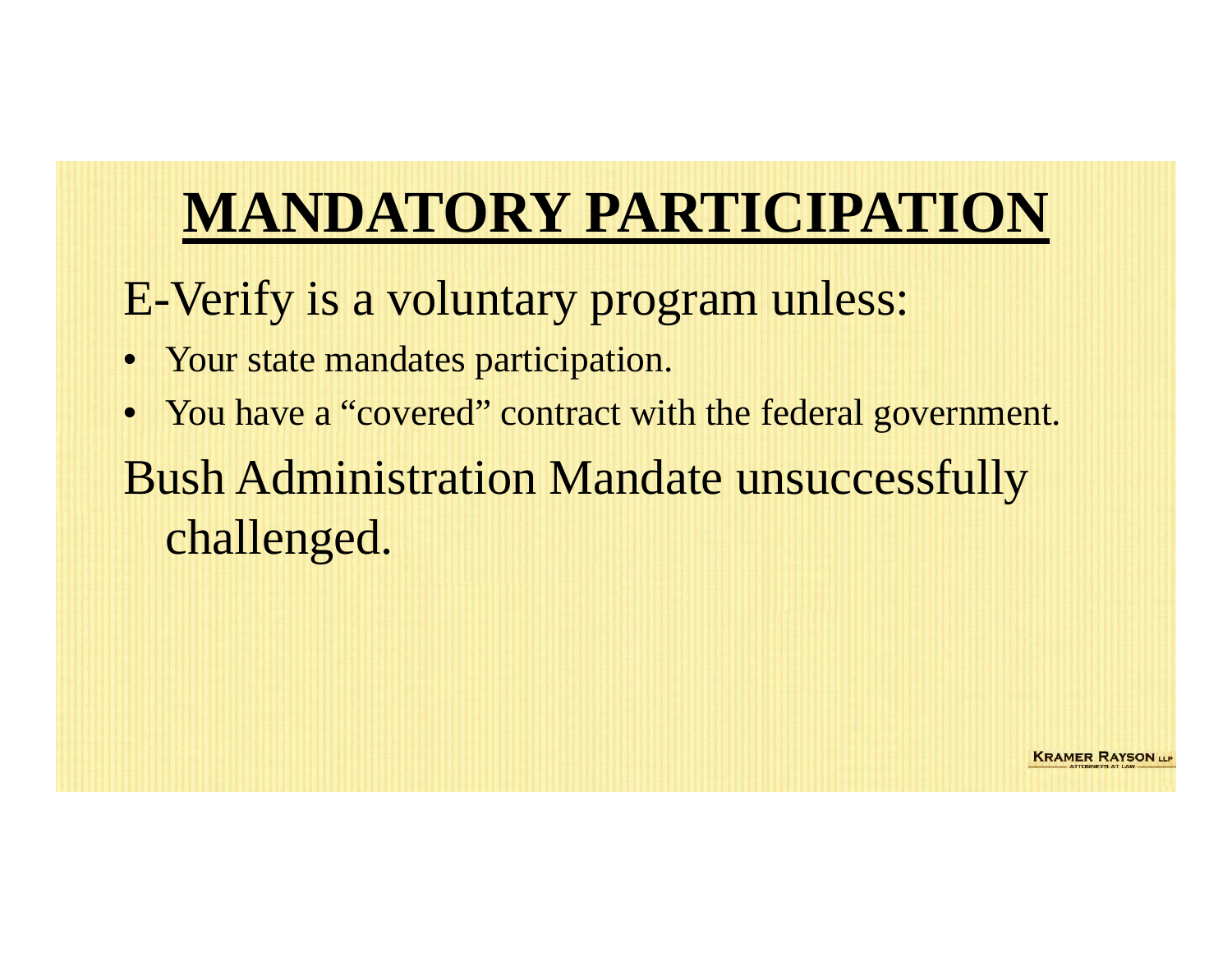### **"COVERED" CONTRACTS**

#### If you are awarded a federal contract:

- On or after September 8, 2009;
- Of more than \$100,000 (\$3000 if a subcontract);
- With a performance period of longer than 120 days;
- Where work will be performed inside the U.S.

#### Contract will contain E-Verify provision.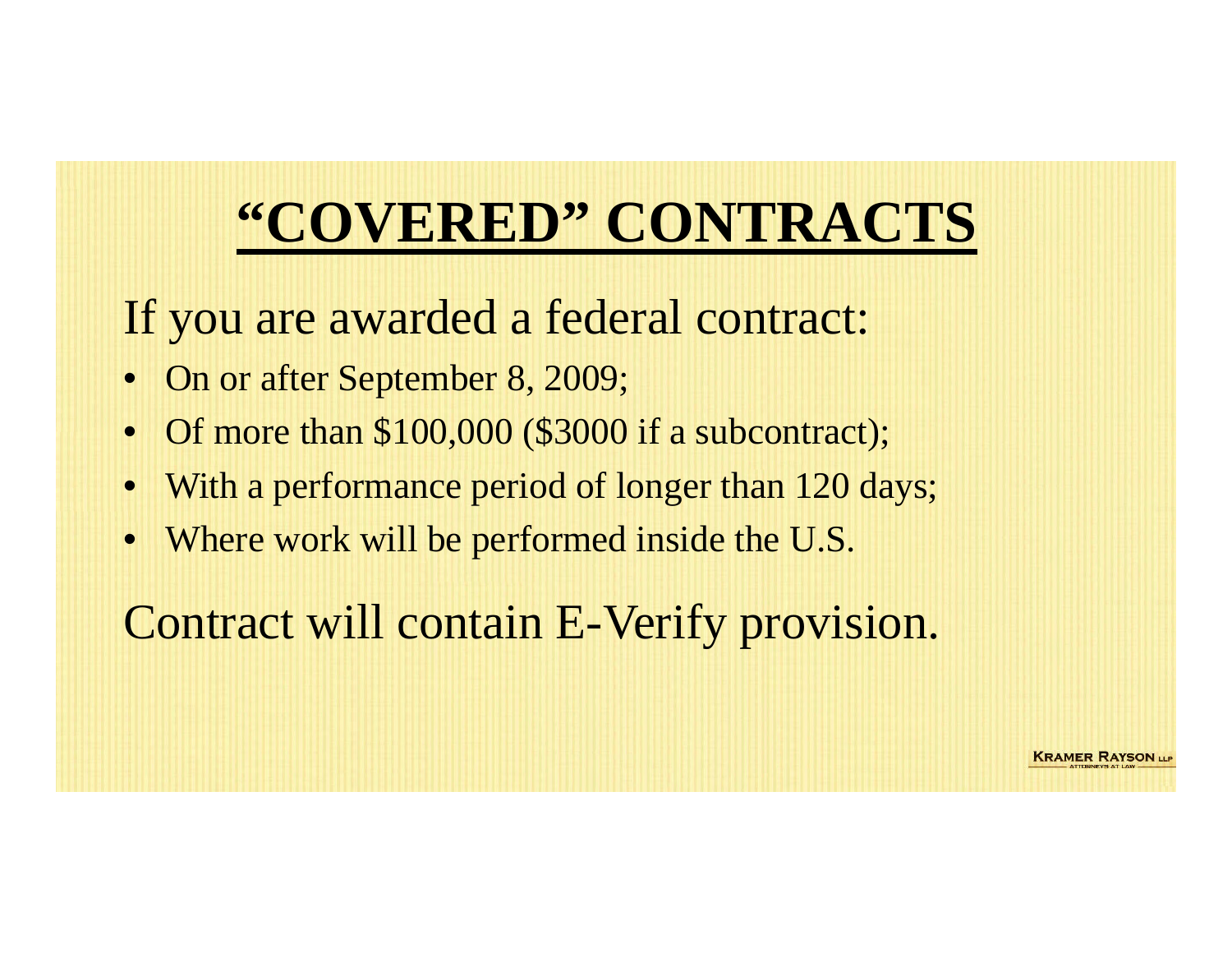### **EXISTING CONTRACTS**

Certain contracts entered into before September 8, 2009 may be modified to include the E-Verify provision.

- Remaining period of performance is six month or more, and
- A substantial amount of work has yet to be done.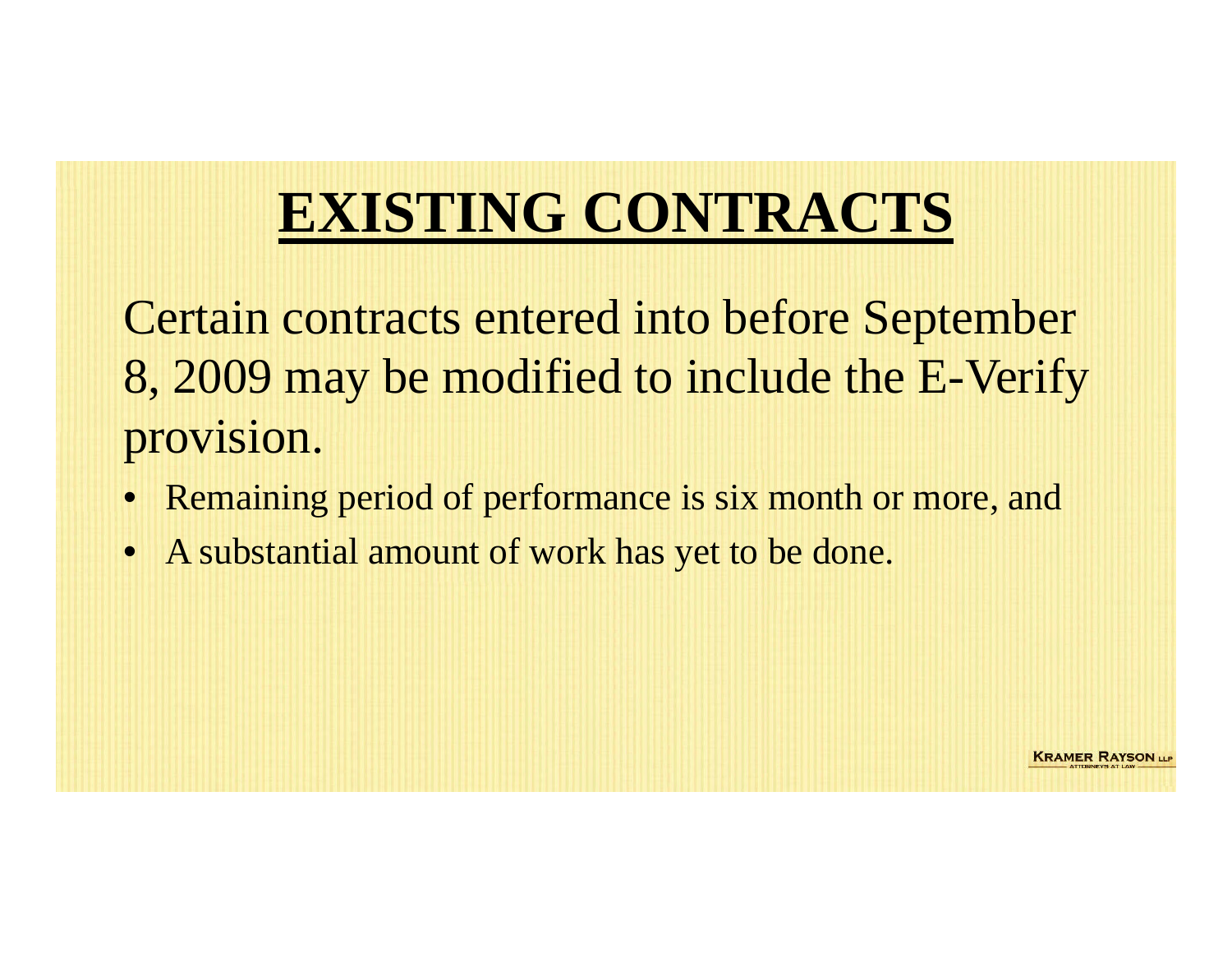### **EXEMPT CONTRACTS**

### Certain contracts are exempt from the E-Verify requirement:

- Under \$100,000 (\$3,000 if subcontract).
- Performance period less than 120 days.
- All work is performed outside the U.S.
- Contract for commercially available "off the shelf" (COTS) items.

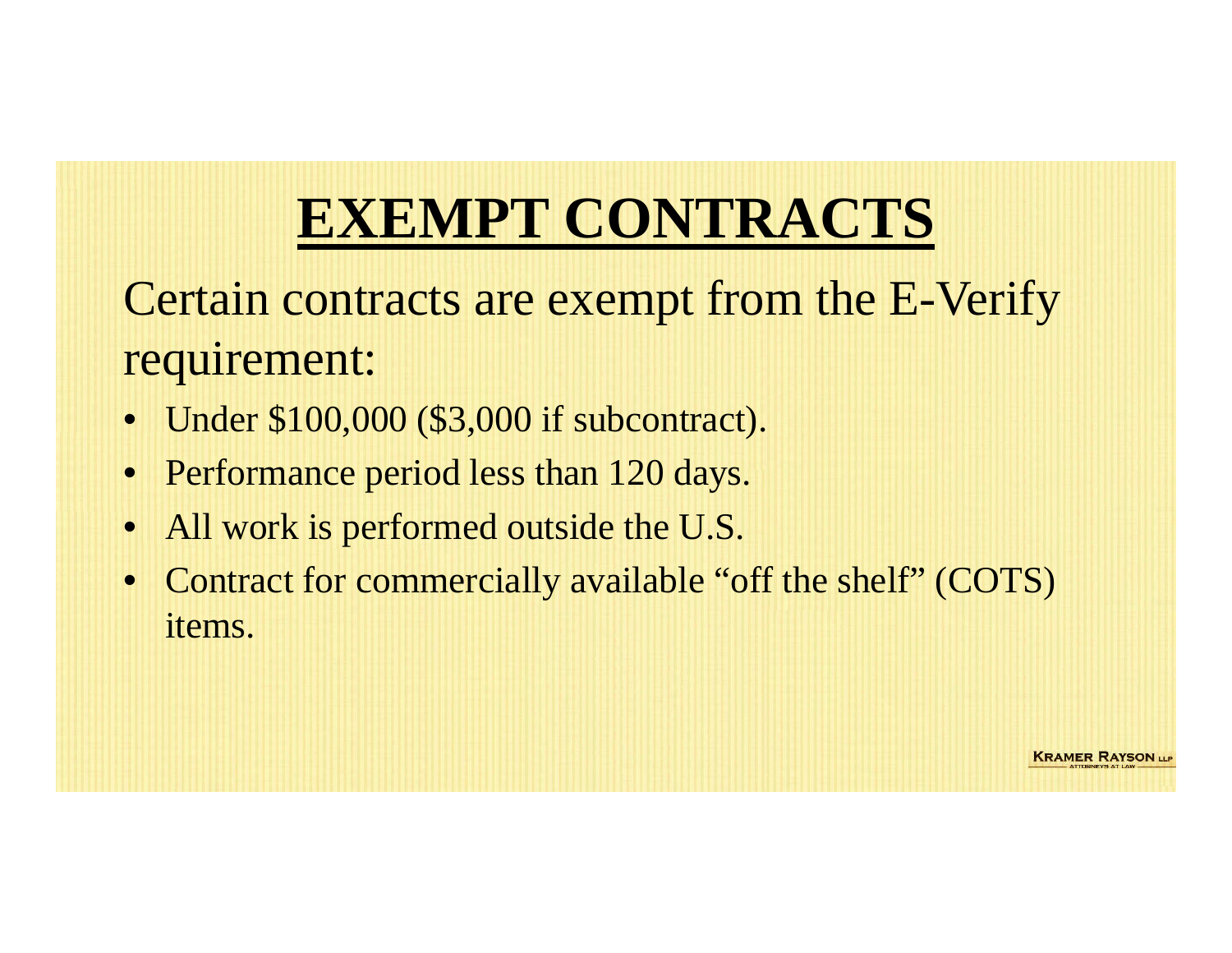### **SPECIFIC EXAMPLES**

#### NOT covered contracts:

- Federal grant (i.e. educational or healthcare organization).
- Healthcare facility reimbursed for medicare.

#### Covered contracts:

- Healthcare facility that enters into a federal contract to manage a program or clinical study.
- Receipt of funds under the American Recovery and Reinvestment Act of 2009 (stimulus package).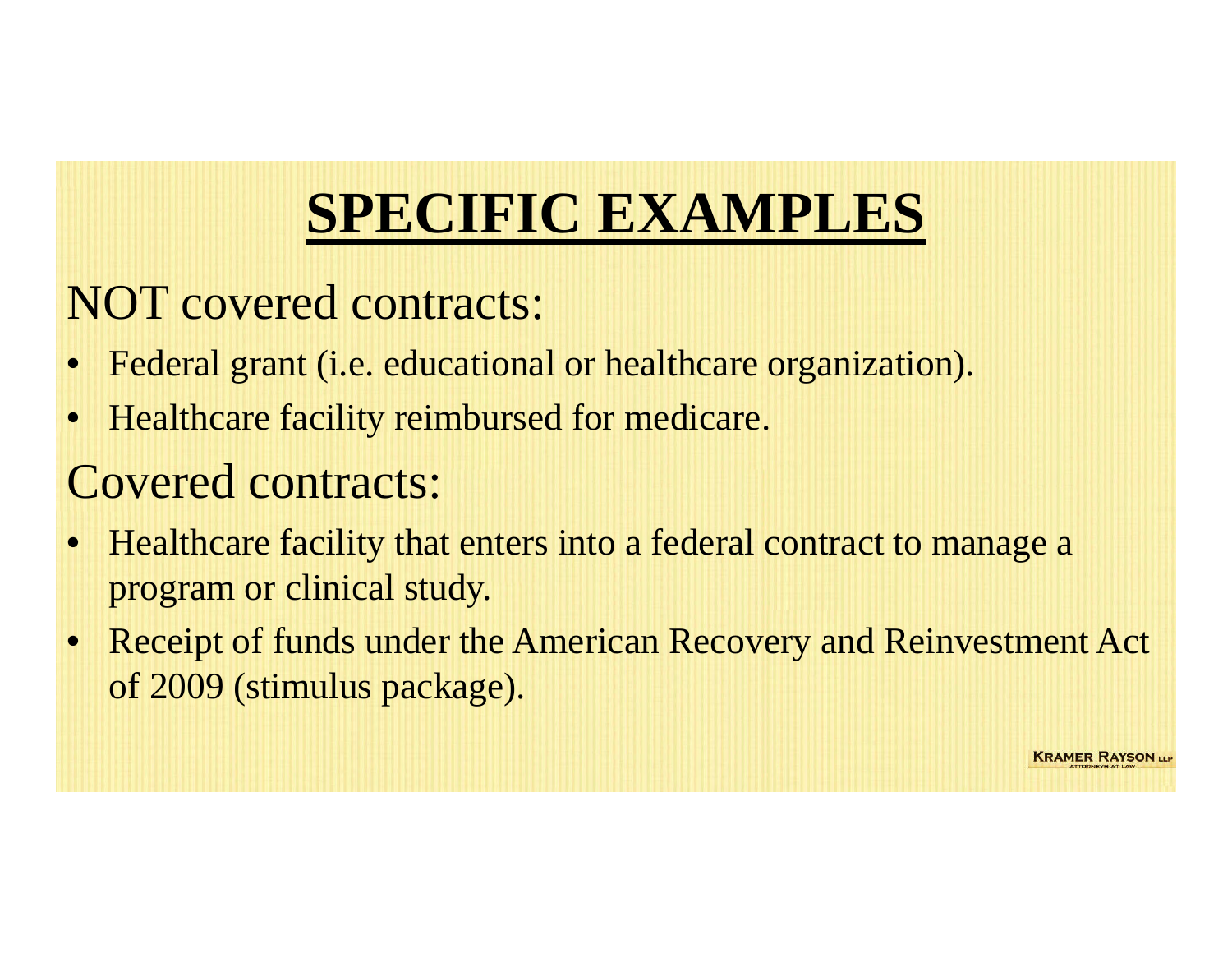## **SUBCONTRACTORS**

- Must E-Verify their own employees.
- Prime contractor not responsible for verification.
- Prime contractor may still be liable.
- Ensure subcontracts contain E-Verify provision.
- Ensure subcontractors comply by requesting proof of enrollment.
- Potential penalties for knowingly continuing to work with subcontractor in violation of mandatory E-Verify rule.

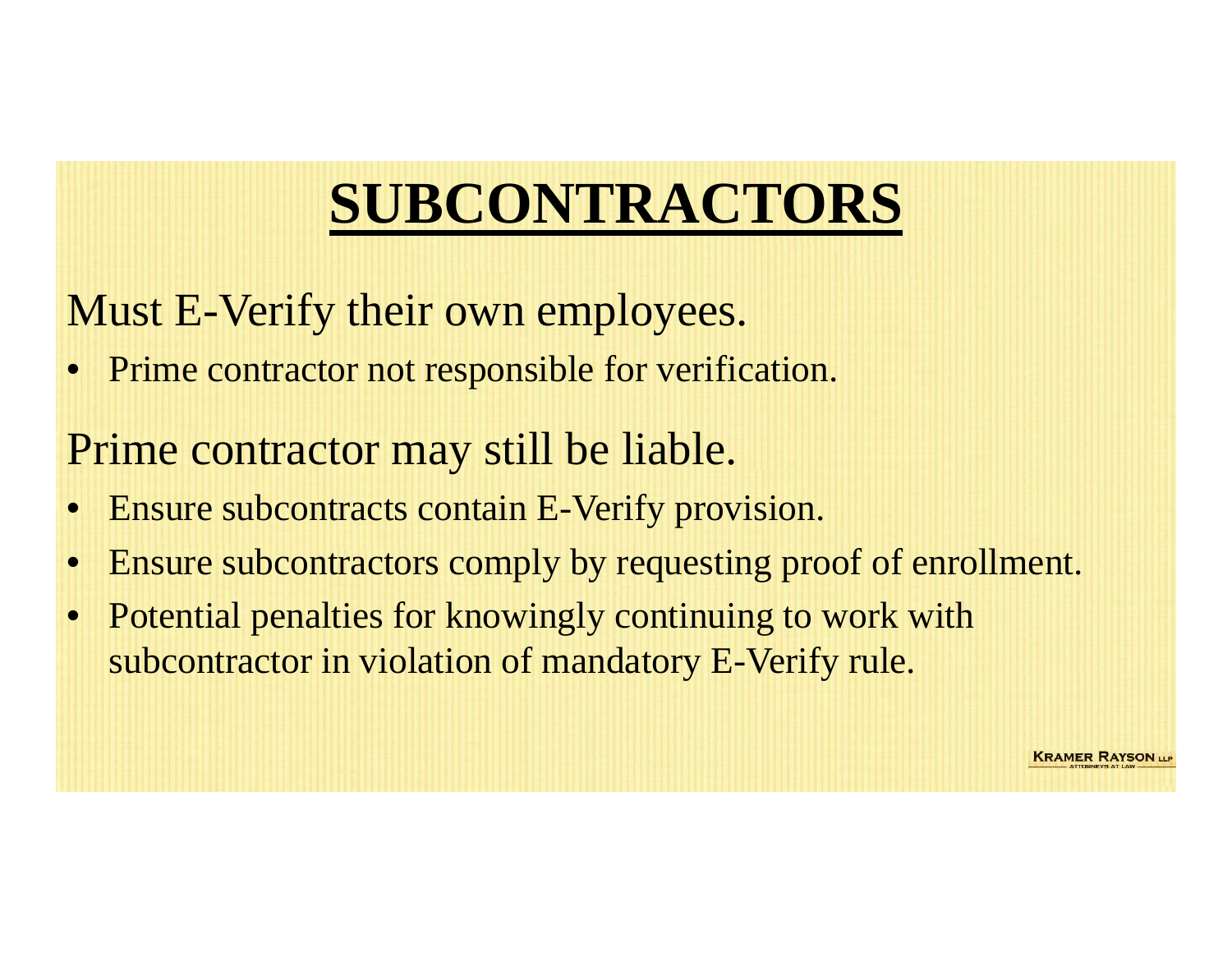# **VERIFICATION REQUIREMENTS FOR FEDERAL CONTRACTORS**

#### Employees who must be verified:

- Individuals hired during the contract term, whether or not they will work on the contract.
- Current employees performing work on the federal contract (note: different from non-federal contractors enrolled in E-Verify).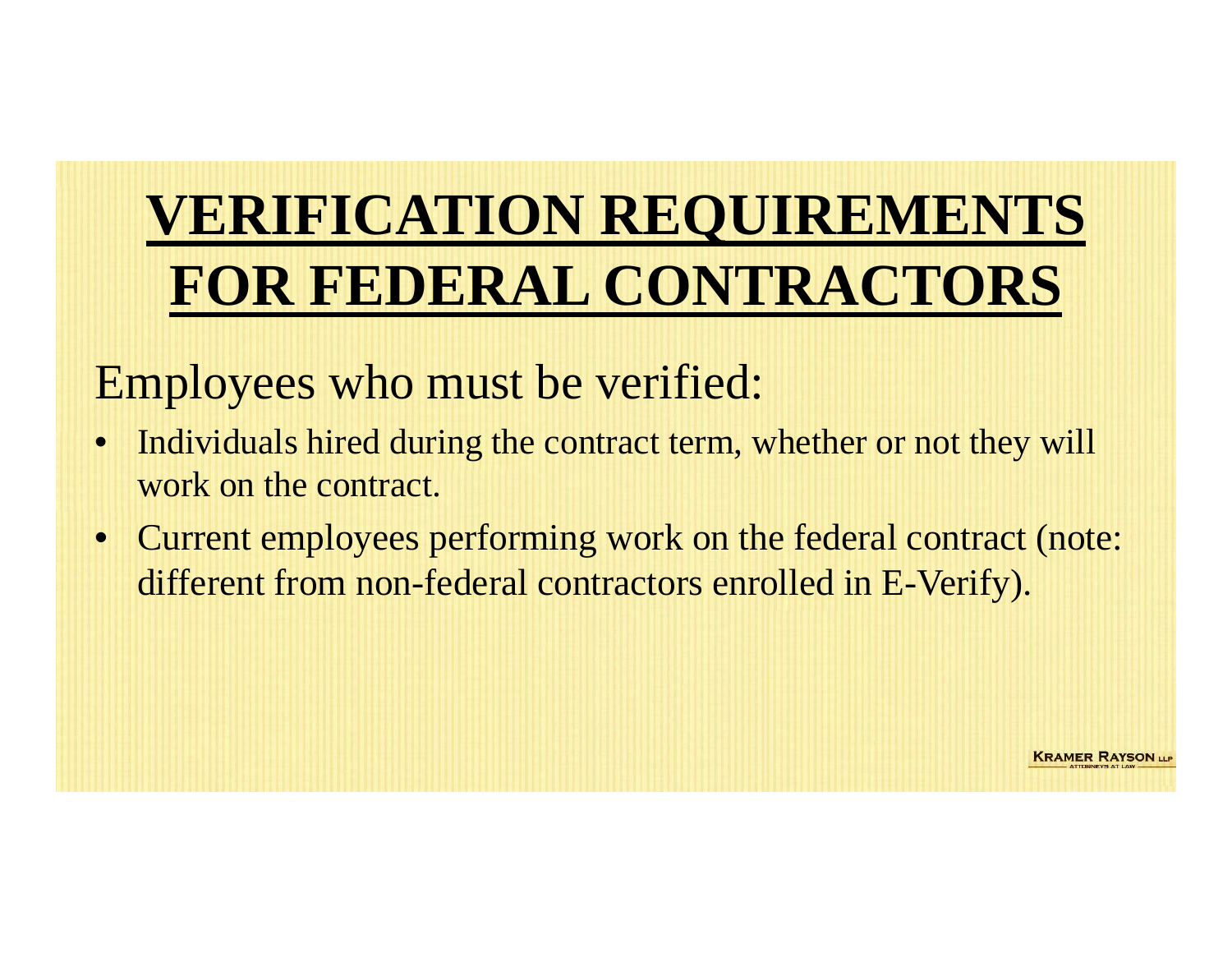### **EXCEPTIONS**

- Institutions of higher learning and state/local government.
- Current employees who perform only an indirect or overhead role on the federal contract.
- Employees with certain security clearance.

Must continue to complete an I-9 form!

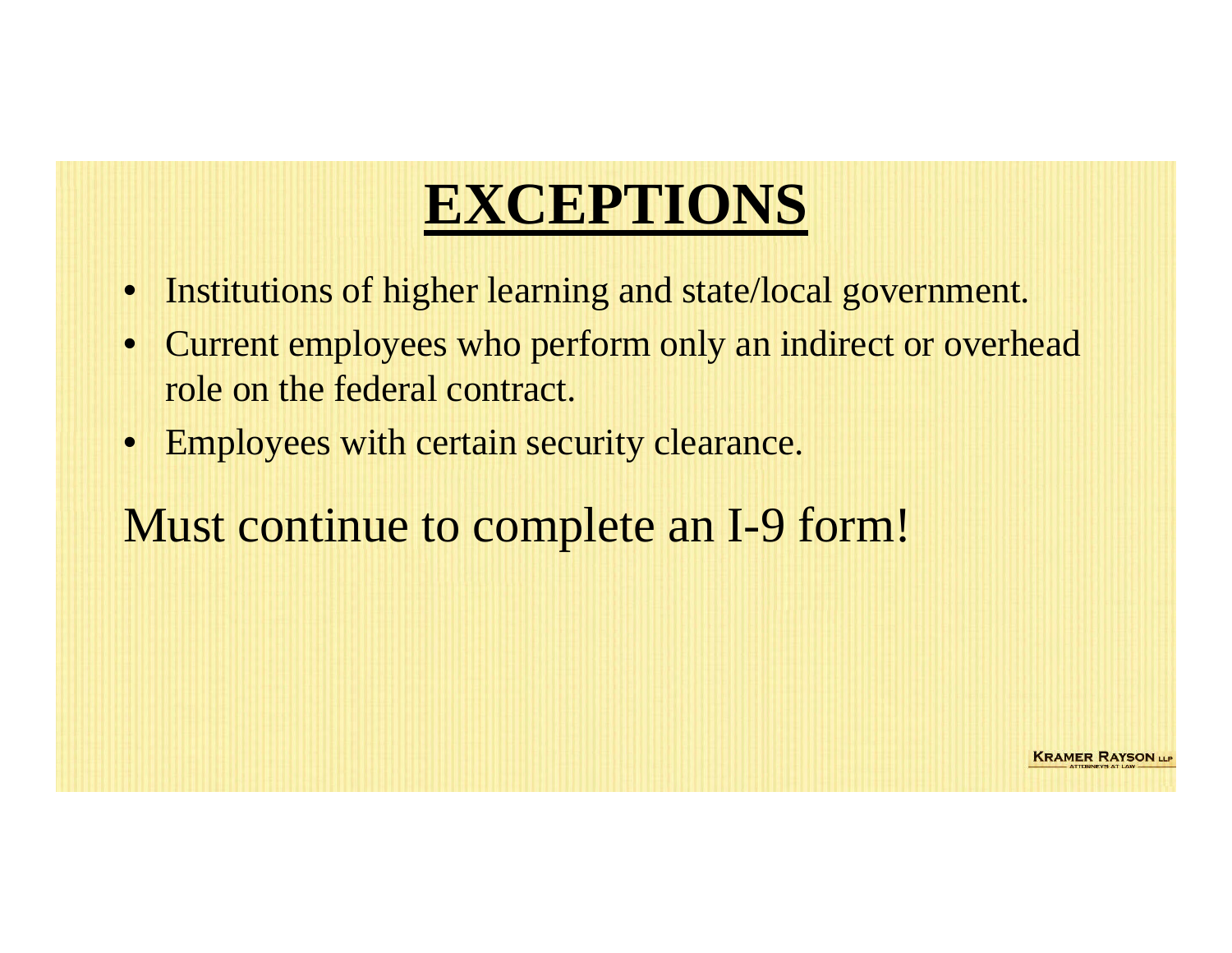### **VERIFICATION TIMETABLE**

- Not enrolled as a Federal Contractor:
- Enroll 30 days of award.
- New hires 90 days of enrollment.
- Existing 90 days of enrollment or 30 days of assignment.

### Already enrolled as a Federal Contractor:

- New hires 90 days of award (unless already enrolled for 90 days and then 3 days of start date).
- Existing 90 days of award or 30 days of assignment.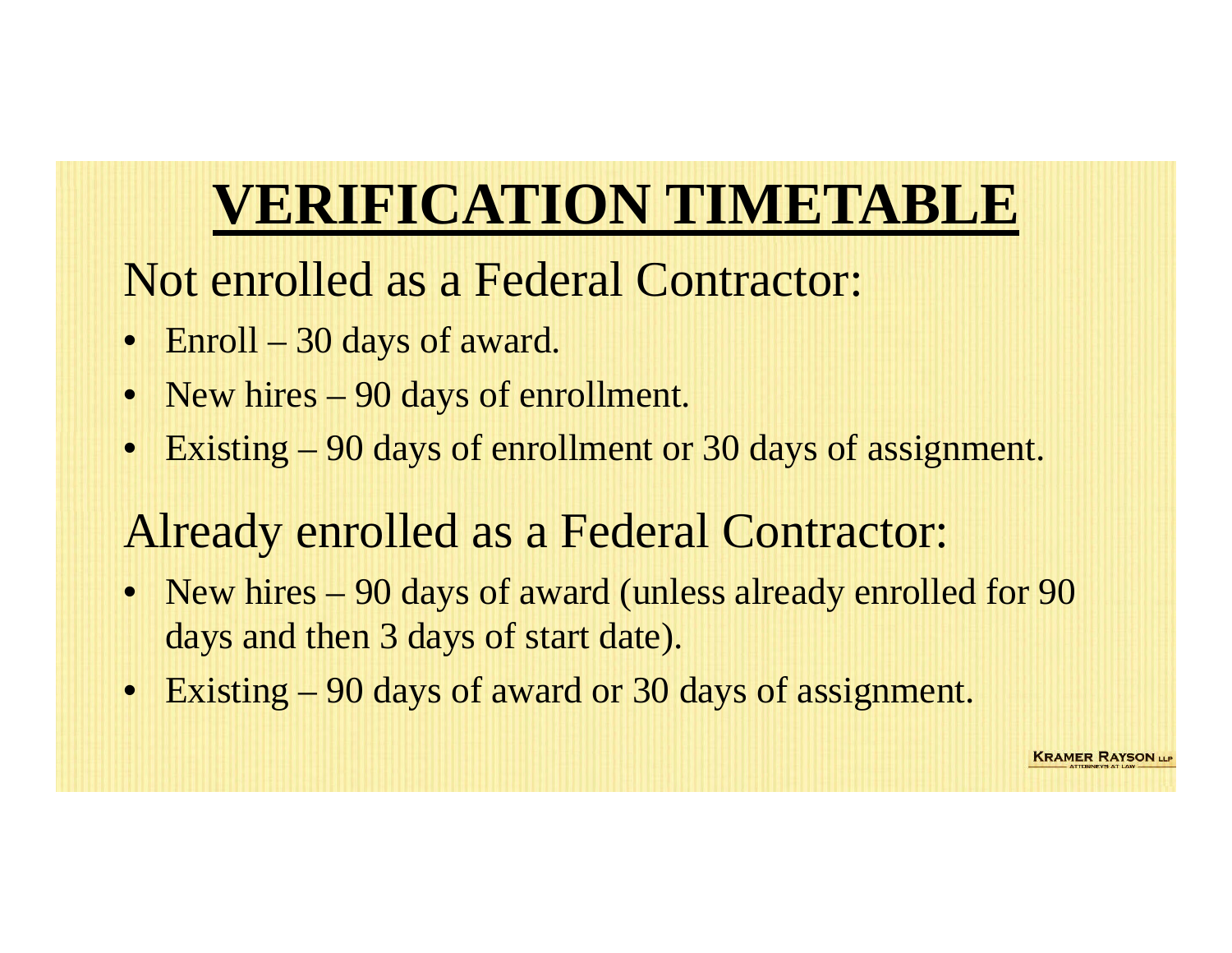### **E-VERIFY BASIC STEPS**

- Enrollment
- Create a profile
- Memorandum of Understanding
- Employee Verification
- Resolution

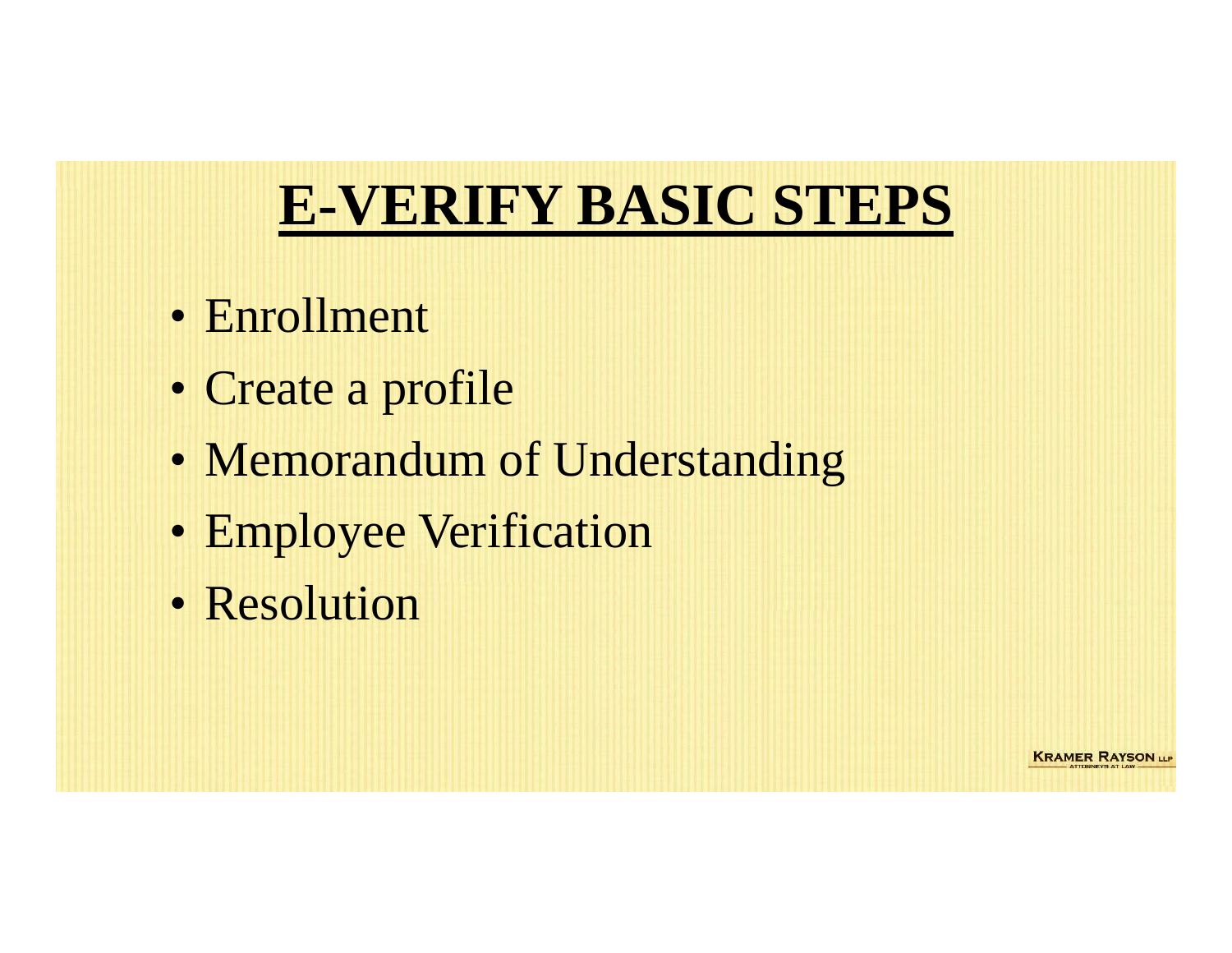# **TENTATIVE NON-CONFIRMATION NOTICE**

- A TNC will be issued if the information cannot be immediately confirmed.
- Notify employee immediately.
- Could come from DHS or SSA, depending on the database.
- Avoid adverse employment action during resolution.
- Many reasons other than employment ineligibility.

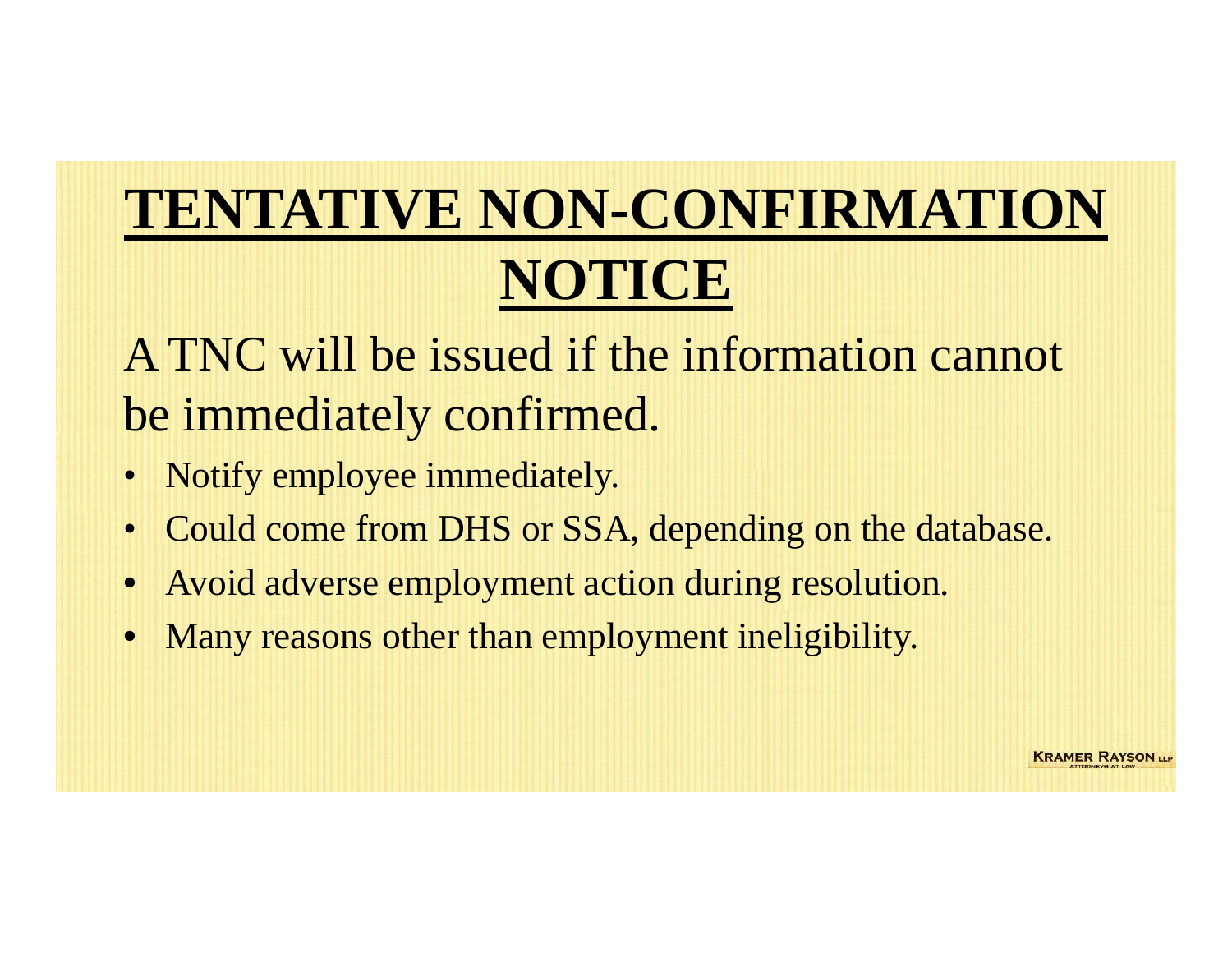### **EMPLOYEE TERMINATION**

You may not terminate an employee (based on E-Verify verification):

- While verification is pending.
- While an employee is in the process of resolving a TNC.
- If you receive an "employment authorized" response to a verification (even after a contested TNC).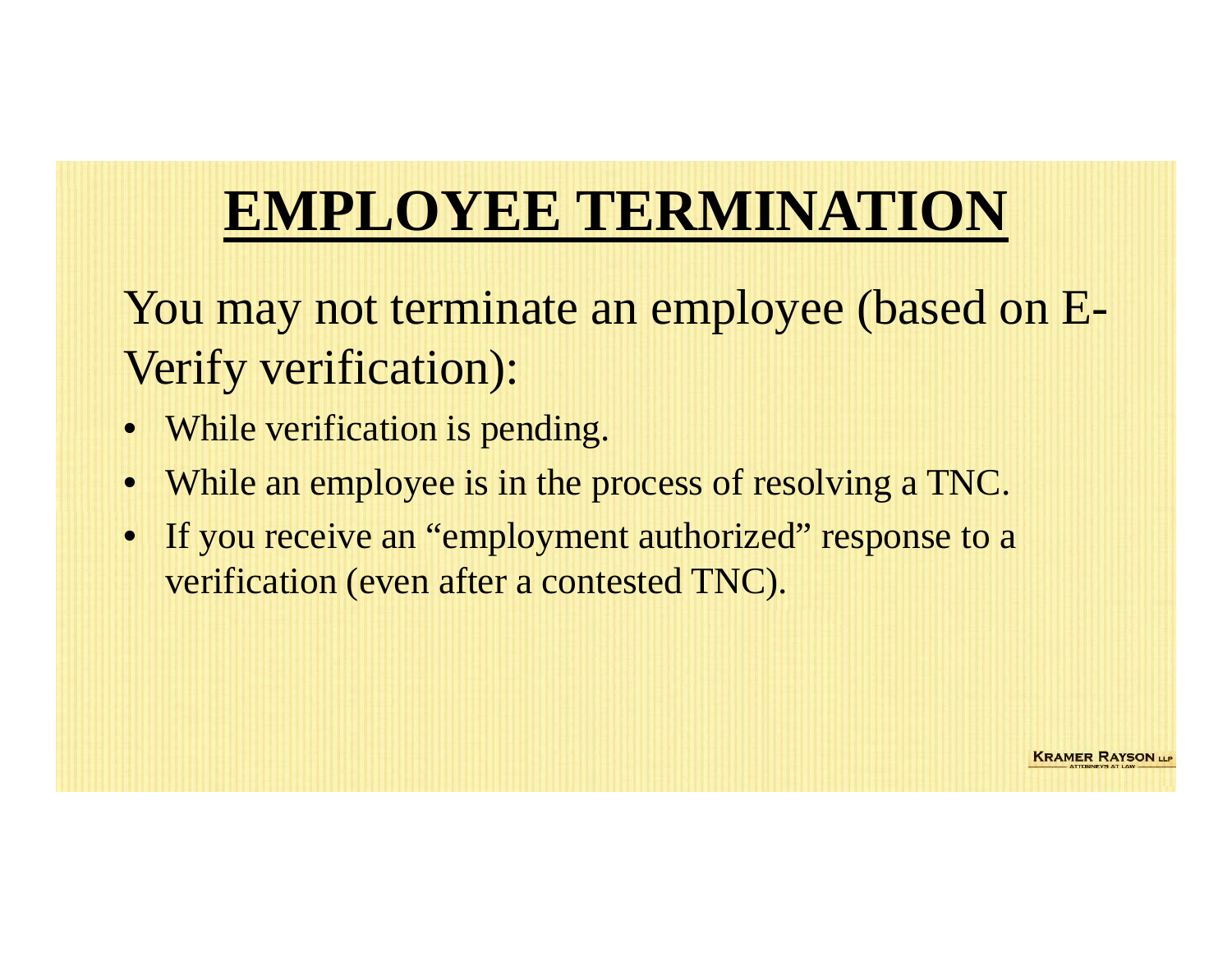### **EMPLOYEE TERMINATION (cont'd)**

- You may terminate an employee if:
- The employee decides not to contest a TNC.
- You receive an "FNC" response to the verification.

You can always terminate an employee for reasons unrelated to immigration status; however, to do so without a final "FNC" verification response would be highly risky.